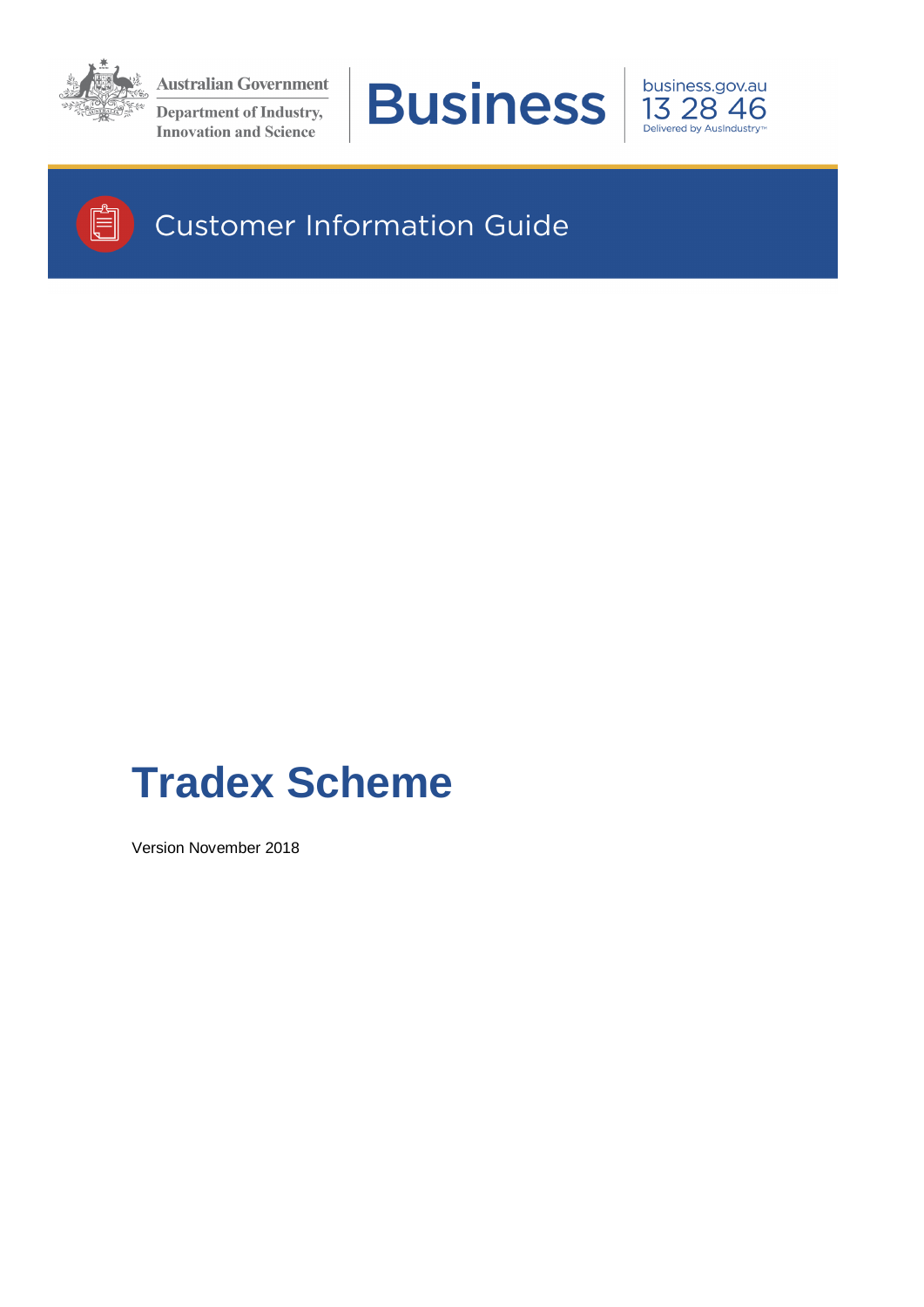# **Contents**

| 1 |                                                                                        |                                                                                 |  |
|---|----------------------------------------------------------------------------------------|---------------------------------------------------------------------------------|--|
|   | 1.1                                                                                    |                                                                                 |  |
| 2 |                                                                                        |                                                                                 |  |
| 3 |                                                                                        |                                                                                 |  |
|   | 3.1                                                                                    |                                                                                 |  |
|   | 3.2                                                                                    |                                                                                 |  |
|   | 3.3                                                                                    |                                                                                 |  |
|   | 3.4                                                                                    |                                                                                 |  |
|   | 3.5                                                                                    | Requirements of Tradex Act and Regulations in respect of nominated goods5       |  |
| 4 |                                                                                        |                                                                                 |  |
|   | 4.1                                                                                    |                                                                                 |  |
|   | 4.2                                                                                    |                                                                                 |  |
|   | 4.3                                                                                    | What if there is uncertainty as to how much of a consignment will be exported?5 |  |
|   | 4.4                                                                                    |                                                                                 |  |
|   | 4.5                                                                                    |                                                                                 |  |
| 5 |                                                                                        |                                                                                 |  |
|   | 5.1                                                                                    |                                                                                 |  |
|   | 5.2                                                                                    |                                                                                 |  |
|   | 5.3                                                                                    |                                                                                 |  |
|   | 5.4                                                                                    |                                                                                 |  |
|   | 5.5                                                                                    |                                                                                 |  |
| 6 |                                                                                        |                                                                                 |  |
| 7 |                                                                                        |                                                                                 |  |
| 8 |                                                                                        |                                                                                 |  |
| 9 |                                                                                        |                                                                                 |  |
|   |                                                                                        |                                                                                 |  |
|   | Australian New Zealand Standard Industry Classification (ANZSIC) Group Codes (3-digit, |                                                                                 |  |
|   |                                                                                        |                                                                                 |  |
|   |                                                                                        |                                                                                 |  |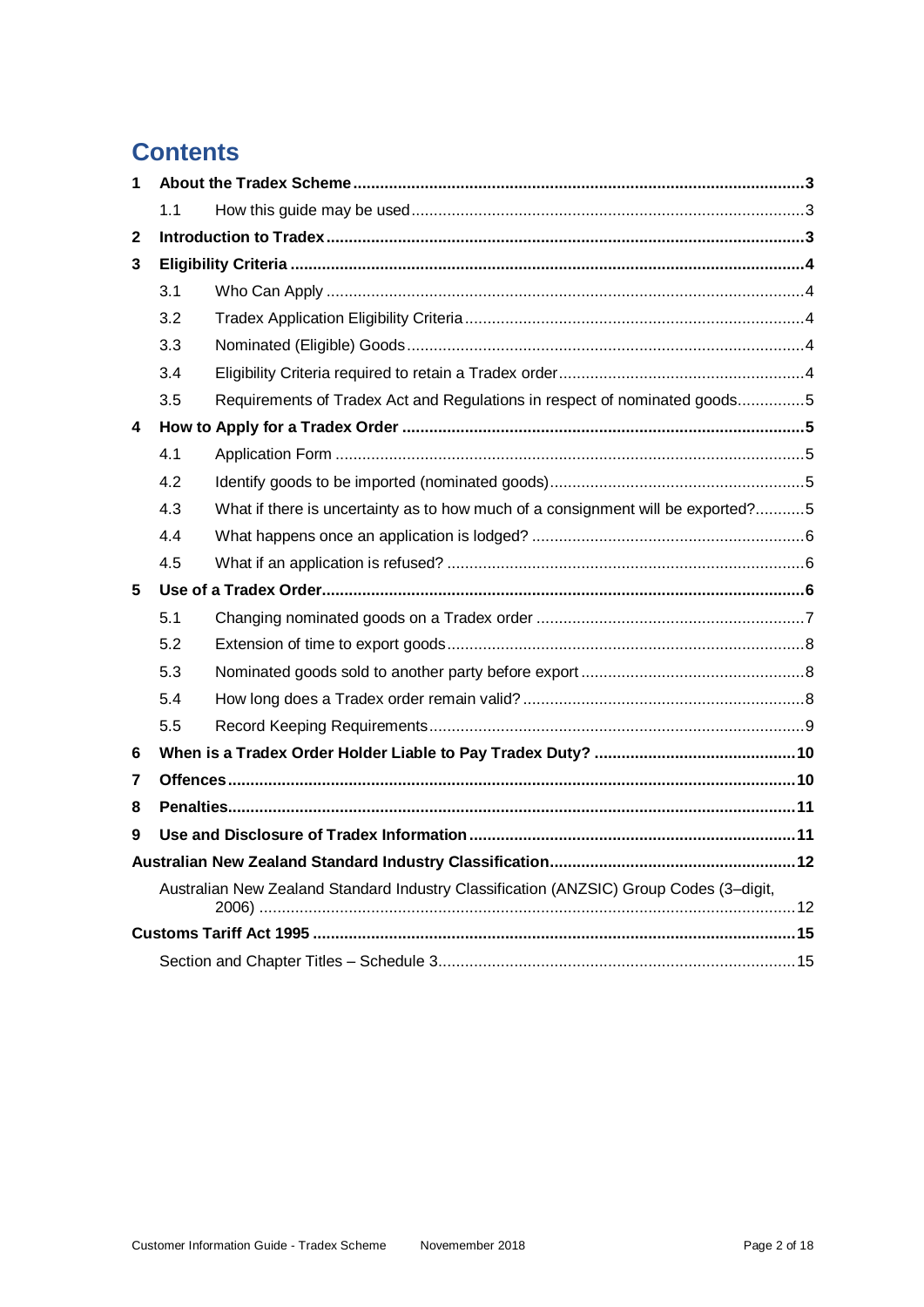# **1 About the Tradex Scheme**

The *[Tradex Scheme Act 1999](http://www.comlaw.gov.au/Details/C2011C00371)<sup>1</sup>* ("the Act") provides the authority for the Tradex Scheme. The *[Tradex Scheme Regulations 2018](https://www.legislation.gov.au/Details/F2018L01372)*<sup>2</sup> ("the Regulations") provide additional detail for the operation of the Tradex Scheme.

# **1.1 How this guide may be used**

The Guide is intended to help applicants understand the Tradex Scheme. The Guide is not a substitute for the Act and applicants are strongly advised to also refer to the Act and Regulations in making their applications. The Guide provides general guidance only. The Guide is not exhaustive and is not legal or financial advice.

It is up to you and your advisers to manage your compliance with the Tradex Act and Regulations. The Act imposes important obligations on holders of Tradex orders and breaches can be offences under the Act.

It is recommended that program participants seek independent advice from a suitably experienced adviser about Tradex program requirements. The Commonwealth bears no responsibility or liability in respect of actions taken in reliance on this Guide or on other information that it provides to program participants.

If you require further information, call the Contact Centre on **13 28 46** or visi[t business.gov.au.](http://www.business.gov.au/grants-and-assistance/import-export/tradex/Pages/default.aspx)

# **2 Introduction to Tradex**

The Tradex Scheme provides an up-front exemption from customs duty and GST for eligible imported goods that are to be subsequently exported. The kinds of imported goods covered by Tradex include those that are:

- exported without mixing with other goods (e.g. exported in the same condition as imported, or exported having undergone processing or treatment that does not involve any mixing with other goods)
- mixed with other goods and subjected to a process or treatment, after importation, and then exported
- incorporated in other goods after importation and then exported, or
- otherwise mixed with other goods (e.g. simple assembly with other components or the incorporation of other goods in the imported goods) and then exported.

Export may be carried out by the importer or a third party, but must occur within 12 months of the time of import (taken from the time of entry for home consumption - i.e. after the goods are released from the Department of Home Affairs control, unless an extension of time has been granted.

The Tradex Scheme offers an alternative to the duty drawback arrangements under the *[Customs](http://www.comlaw.gov.au/Details/C2014C00496)*  [Act 1901](http://www.comlaw.gov.au/Details/C2014C00496)<sup>3</sup>. Duty drawback is available where an importer of goods intended for export pays Customs duty and GST at the time of import and then, when the goods are exported, the exporter then claims a drawback (refund) of the duty from the Department of Home Affairs and reconciles the GST with the Australian Taxation Office through their regular Business Activity Statement. The

l

<sup>1</sup> http://www.comlaw.gov.au/Details/C2011C00371

<sup>2</sup> https://www.legislation.gov.au/Details/F2018L01372

<sup>3</sup> http://www.comlaw.gov.au/Details/C2014C00496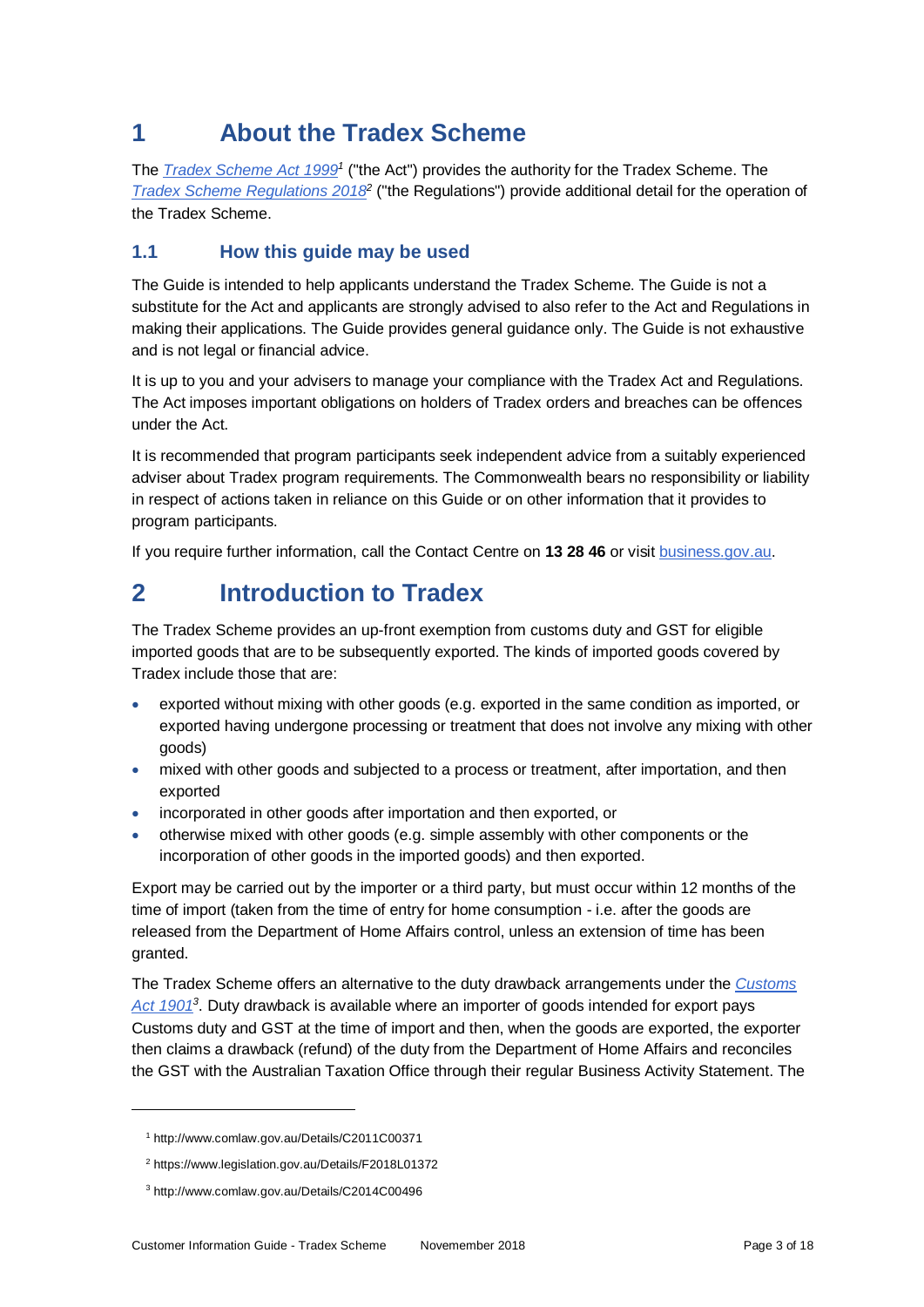Tradex Scheme is intended to provide benefits for the same kinds of goods that are covered by the drawback arrangements.

Tradex offers significant cash flow advantages and reduces red tape for participating businesses.

# **3 Eligibility Criteria**

## **3.1 Who Can Apply**

An individual, an incorporated company, a partnership, an incorporated association or other kind of body corporate may apply for a Tradex order. Unincorporated entities are not eligible to apply.

### **3.2 Tradex Application Eligibility Criteria**

When you apply for your Tradex order you must meet the following eligibility criteria:

- You intend to import nominated goods that are to be subsequently exported
- The requirements of the Tradex Regulations are met in relation to the nominated goods
- The nominated goods will be exported within one year after entry into home consumption, unless an extension of time is approved
- You have adequate record-keeping and accounting systems in place in respect of the nominated goods to track them until they are exported (these records must be retained in accordance with the Act).

## **3.3 Nominated (Eligible) Goods**

Nominated goods are the imported goods that you specify in your application for a Tradex order and can be any goods, with the following exceptions:

- Goods intended for sale in an establishment that offers goods for sale free of duties of Customs and other taxes
- Goods which, if they were produced in Australia, would be subject to duties of excise or to another tax that is declared by the regulations to be a tax to which the legislation applies.

There is no limit to the number of nominated goods listed in your Tradex order.

### **3.4 Eligibility Criteria required to retain a Tradex order**

When you have been granted a Tradex order, you must continue to meet the following eligibility criteria with respect to that Tradex order:

a. (i) you intend to import nominated goods that are to be subsequently exported, or

(ii) you have imported, and intend to continue to import, nominated goods that have been, or are to be, subsequently exported

- b. you comply with the requirements of the Regulations in respect of the nominated goods that have been exported
- c. you export the nominated goods within one year after their entry for home consumption (unless an extension of time was approved)
- d. you have adequate record-keeping and accounting systems in place in respect of the nominated goods until they are subsequently exported (these records must be retained in accordance with the Act).

Please note that you must notify us within seven days of the day on which you no longer comply with an eligibility criterion for the holding of a Tradex order.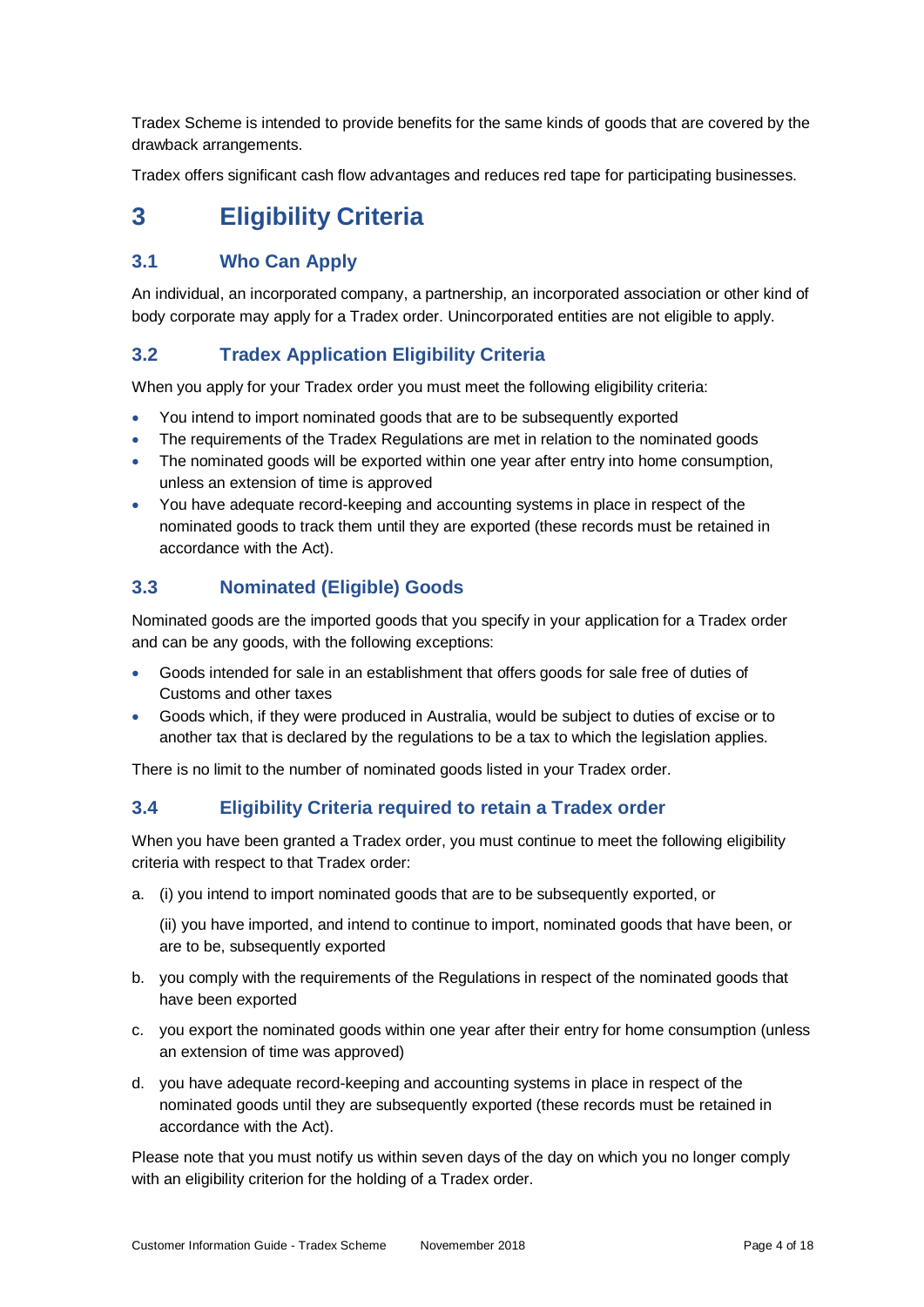## **3.5 Requirements of Tradex Act and Regulations in respect of nominated goods**

In order to meet the above criteria for obtaining and holding a Tradex order, you need to comply with the Regulations. These require that nominated goods will not be/are not "consumed or used" whilst in Australia.

Under the Regulations, the following kinds of "consumption or use" are permitted without attracting liability to pay Tradex duty:

- accidental damage which occurs whilst the goods are in Australia
- accidental destruction which occurs whilst the goods are in Australia
- inspection or exhibition of the goods in Australia prior to export
- incidental use in Australia which occurs immediately before export (e.g. product testing).

# **4 How to Apply for a Tradex Order**

### **4.1 Application Form**

The application form for a Tradex order must be submitted to an AusIndustry office. The preferred method is via email [tradex@industry.gov.au.](mailto:tradex@industry.gov.au) There is no application fee.

The form can be downloaded from [business.gov.au](http://www.business.gov.au/grants-and-assistance/import-export/tradex/Pages/TRADEX-ApplicationForms.aspx) or you can call the Contact Centre on **13 28 46**.

If you require assistance to complete the application form, contact an AusIndustry office through the Contact Centre.

### **4.2 Identify goods to be imported (nominated goods)**

In your application, you will need to identify all nominated goods (i.e. imported goods that you intend to export and that you want Tradex to apply to).

Each nominated good must be described and you need to provide the first two digits of the Customs Tariff classification code for each type of nominated good. This classification is an eight digit number.

If you are not sure which Customs Tariff classification applies to your goods, contact the Department of Home Affairs [\(information on options to make](https://archive.homeaffairs.gov.au/busi/cargo-support-trade-and-goods/importing-goods/tariff-classification-of-goods) an enquiry or phone 131 881) or talk to a licensed Customs Broker.

### **4.3 What if there is uncertainty as to how much of a consignment will be exported?**

If you are unsure exactly how much of your import consignment will subsequently be exported, please contact AusIndustry to discuss your circumstances. AusIndustry may be able to help you tailor an arrangement that best meets the needs of your business.

### **Example 1**

If imported goods are sold from stock and the value of overseas sales to local sales continually varies, AusIndustry can allow a Tradex order holder to reconcile the quantity of goods imported under the order on a periodic basis (e.g. monthly, quarterly, six monthly or annually). The approved period will depend on the individual circumstances of the holder. A Tradex duty liability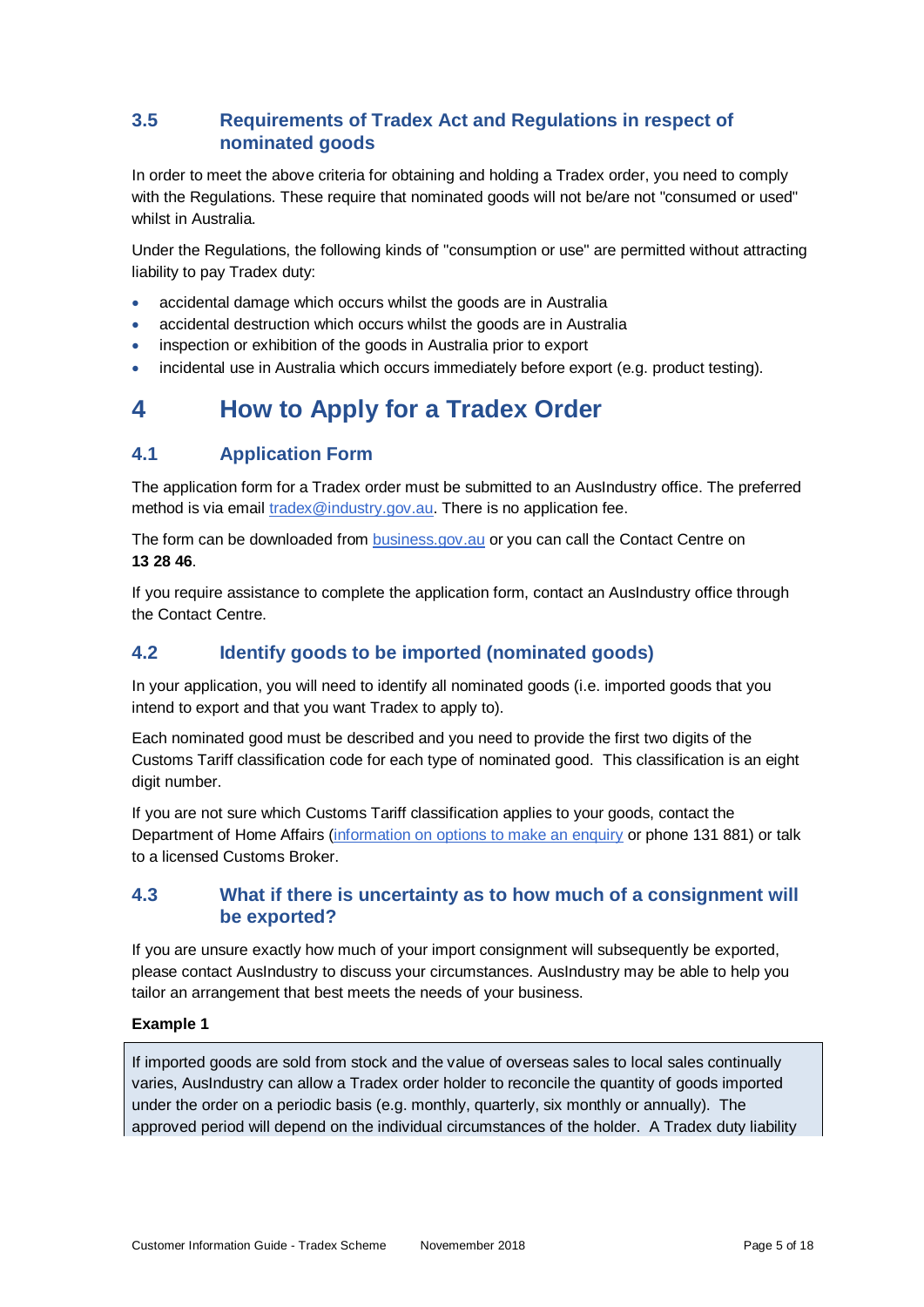may exist at the end of a period, if the value of local sales is higher than expected and that liability would need to be paid at that time.

#### **Example 2**

If a holder is unable to identify nominated goods from import through to export on an individual shipment basis (e.g. goods lose their identity in a manufacturing process), a suitable formula will need to be agreed between the holder and AusIndustry to enable an appropriate reconciliation to satisfy the requirement that the goods must be exported or, if appropriate, any potential Tradex duty liability is established.

### **4.4 What happens once an application is lodged?**

When we receive your application, AusIndustry will contact you to discuss your application and ensure that you are aware of your obligations and requirements under the Tradex Scheme.

Once your application has been considered, AusIndustry will provide you with a written notice of decision. If approved, the details of your Tradex order will be entered on the Register of Tradex orders and you will be sent a notice which includes:

- your Tradex order number
- the instrument number to be used on Customs Import Declarations
- the date on which your Tradex order comes into force
- a description of the nominated goods and associated Tariff chapter heading number that are covered by your Tradex order
- conditions of use for your Tradex order.

If registration is refused, we will provide you with written advice including the reason for refusal.

Once a Tradex order has been issued to you, you must advise AusIndustry of any subsequent change that occurs in the details on the Register relating to your order. You must do this within 14 days of the change occurring. The type of changes that you would need to advise, include:

- change of address (both street and/or postal)
- change of details pertaining to the nominated contact person for the order (such as the name of person or their contact details)
- change of ABN/name of the company or business.

Failure to notify such a change is an offence under the Act. Further, the provision of false or misleading information in an application is an offence under Commonwealth law, and may lead to revocation of a Tradex order.

### **4.5 What if an application is refused?**

If you are dissatisfied with a decision made about your application, you have the right to ask for the decision to be reviewed. In the first instance, reviews are undertaken internally by AusIndustry and subsequently by the Administrative Appeals Tribunal if you make an application to the Tribunal for review.

# **5 Use of a Tradex Order**

The way in which you use your Tradex order to clear goods on your Customs Import Declaration will vary depending on whether:

- customs duty and GST would normally be payable on the goods
- customs duty is not normally payable, but GST is normally payable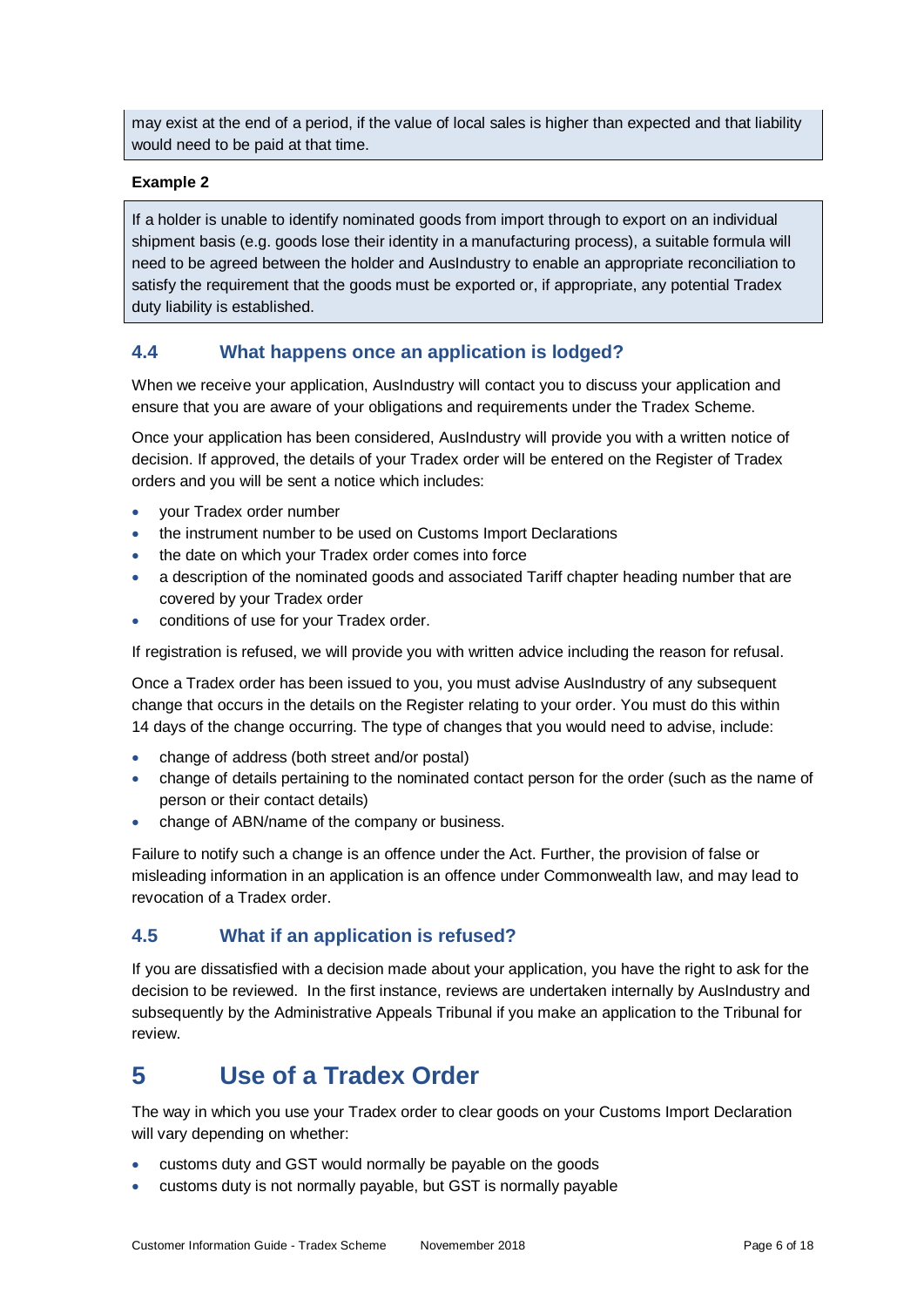customs duty is not payable through the operation of a Free Trade Agreement, but GST is normally payable.

Remember that you can use your Tradex order on imported goods that are intended to be:

- exported without mixing with other goods (e.g. exported in the same condition as imported, or exported having undergone processing or treatment that does not involve any mixing with other goods)
- mixed with other goods and subjected to a process or treatment, after importation, and then exported
- incorporated in other goods after importation and then exported
- otherwise mixed with other goods (e.g. simple assembly with other components or the incorporation of other goods in the imported goods) and then exported.

The following guidelines should be followed if you wish to utilise your Tradex order when entering nominated goods (this is a summary of the Department of Home Affairs process current at the time that this Guide was written, your Customs Broker or freight forwarder will be aware of any changes to this process):

- 1 When entering the goods on which Customs duty and GST would normally be payable, you should:
- On the Import Declaration Tariff Line Create screen:
	- Tariff Classification No: Include the full Customs Tariff Schedule 3 tariff classification code for the imported item
	- **Treatment Code**: Quote '821'
- In the 1st Treatment Instruments Section:
	- **Instrument Type:** Select 'TRADEX ORDER'
	- **Instrument No:** Quote your Tradex order instrument number
- 2 When entering goods on which no Customs duty is payable, but GST is, you should:
- On the Import Declaration Tariff Line screen:
	- **GST Exemption Code:** Quote 421A

(**Note:** you should not use Treatment code 821 on the Import Declaration Tariff Line Create screen or quote your Tradex order instrument number)

- 3 When entering goods where the goods are exempt Customs Duty under a Free Trade Agreement (FTA) but GST is payable, you should:
- On the Import Declaration Tariff Line Screen:
	- **GST exemption code:** Quote 421A
	- **Origin preference fields:** "Origin Country", "Preference Origin Country" and "Preference Scheme" and "Preference Rule" to be completed, as appropriate. (**Note:** you should not use Treatment code 821 on the Import Declaration Tariff Line Create screen or quote your Tradex order instrument number)

Note that the Tradex order is only valid for use with the Australian Business Number (ABN) or, where applicable, the Customs Client Identification Number (CCID), quoted in your Application and which is registered with the Department of Home Affairs.

### **5.1 Changing nominated goods on a Tradex order**

You can apply to vary the nominated goods covered by your Tradex order at any time, by completing an application form for a variation available at **[business.gov.au.](http://www.business.gov.au/grants-and-assistance/import-export/tradex/Pages/TRADEX-ApplicationForms.aspx)** If the variation is approved, a revised Tradex order notice will be issued to you.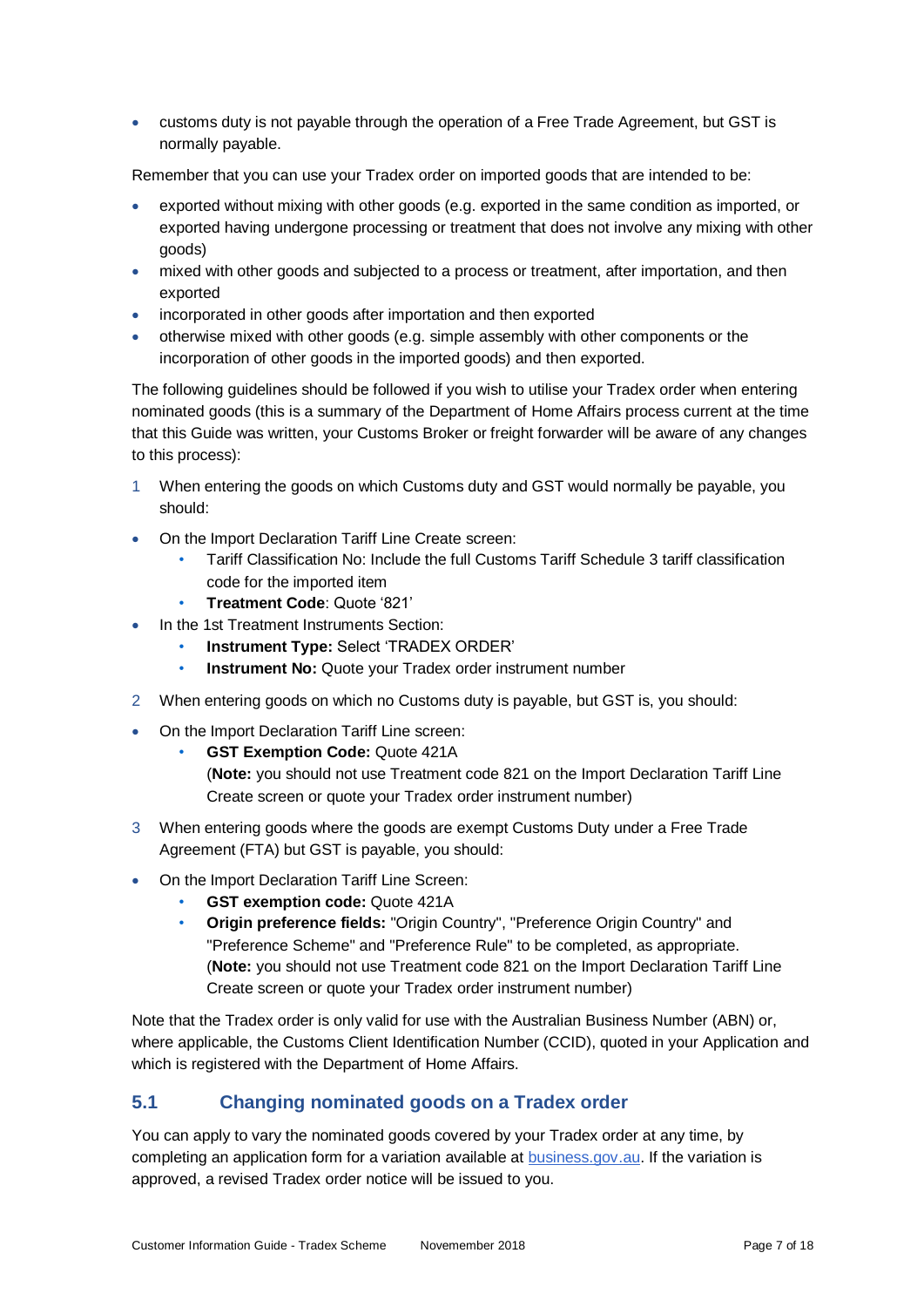# **5.2 Extension of time to export goods**

Goods imported under a Tradex order must be exported within one year of import (taken from the time of entry for home consumption). In some circumstances, AusIndustry can agree to an extension of this time limit. Examples might include:

- a contract for the export of goods to a particular customer has fallen through and more time is required to find another customer or overseas market
- nominated goods are incorporated in a piece of equipment that may take more than 12 months to manufacture before it is sent overseas.

Please contact your local AusIndustry Office if you wish to request an extension of time. You will need to make a written request for the extension.

## **5.3 Nominated goods sold to another party before export**

Nominated goods imported under a Tradex order may be sold prior to export to another party in Australia. However, if any of the requirements of the Act or Regulations are not met, and it results in a Tradex liability, this must be paid by the Tradex order holder.

It remains the holder's responsibility to ensure that appropriate records are available to trace the goods through to export, and are produced if required by an AusIndustry authorised officer. It is an offence under the Act to fail to keep required records or to fail to comply with a requirement of an authorised officer.

### **5.4 How long does a Tradex order remain valid?**

Your Tradex order remains current unless it is revoked at your request or revoked or suspended by AusIndustry.

We may revoke your Tradex order in any of the following circumstances:

- a. upon your request
- b. if you die, or, in the case of a registered body corporate or incorporated association, you are deregistered or dissolved
- c. if, after reasonable attempts have been made to contact you, you have failed to respond or cannot be contacted
- d. if AusIndustry becomes aware that:
	- you have not complied with a core criterion for holding a Tradex order
	- you gave information or a document to the Secretary or an authorised officer in relation to a Tradex order that you knew to be false or misleading in a material particular
	- you have failed to pay Tradex duty as required by the Act.

Before revoking your Tradex order, we would notify you of our intention to revoke the order, including our reasons. You would then have 28 days to provide evidence that the circumstances prompting the revocation do not exist.

AusIndustry may suspend your Tradex order if it gives you such a notice on the basis of disqualifying circumstances or if it considers that you no longer intend to export nominated goods within the required time.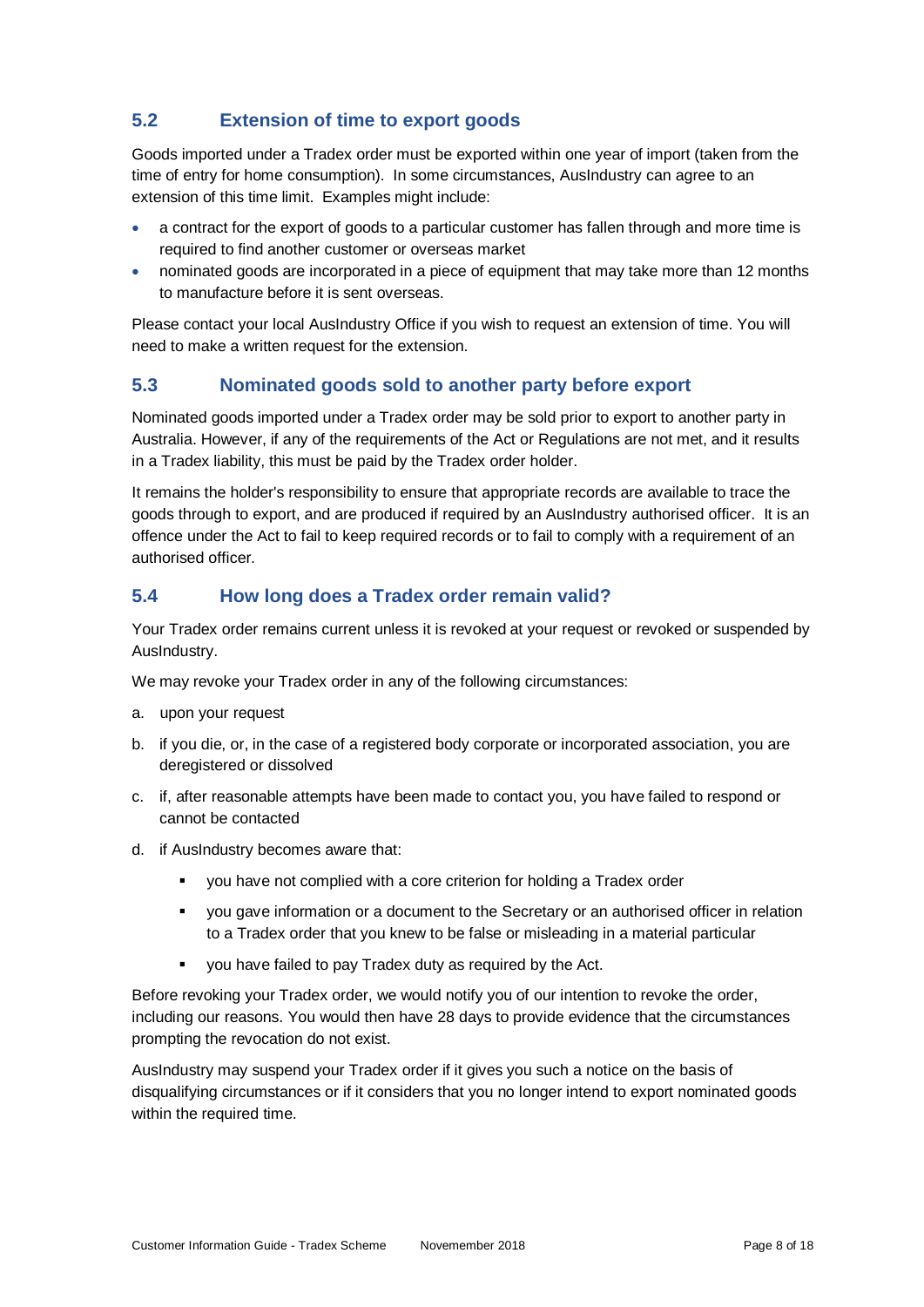# **5.5 Record Keeping Requirements**

As discussed above, in order to obtain your Tradex order, and to be entitled to continue to hold it, you must ensure that there are in place adequate record keeping and accounting systems in respect of the nominated goods until the time they are exported (these records must be retained for a period - see below).

If a third party is to export the goods, it is your responsibility as a holder to ensure that appropriate records are available to you to trace the goods through to export.

Having in place adequate record keeping and accounting systems is an essential requirement for the grant of a Tradex order, and for you to continue to hold an order. Failure to have such systems in place at any time may result in revocation of your Tradex order. It is also an offence under the Act to fail to keep required records.

The Act requires holders to keep, or to have kept on their behalf, records that contain the full particulars of the entry of the goods and all subsequent dealings with, or things done in respect of, the goods by the holder. The required records include particulars of:

- any incorporation of the goods in other goods
- the storage of the goods, or of any goods in which they are incorporated, while they are in the possession, custody or ownership of the holder
- if the goods, or any goods in which they are incorporated, are consumed or used in Australia by the holder—the consumption or use
- if the goods, or any goods in which they are incorporated, are disposed of, or otherwise dealt with, by the holder for the purpose of being consumed or used by any other person in Australia—the disposal or other dealing
- the exportation of the goods or of any goods in which they are incorporated
- any payment of Tradex duty in respect of the goods.

These records must be in English and be kept at a place in Australia. They must be kept for 5 years after you last do anything in relation to the goods, or you last request or direct that something be done in relation to the goods (this starting point may be the day that you export, use or consume the goods).

AusIndustry's role is to monitor compliance with the Tradex Scheme and, as such, Authorised Officers can require the Tradex order holder to:

- make available for examination specified documents pertaining to goods imported using the Tradex order
- demonstrate the operation of any record-keeping or accounting system pertaining to the goods
- examine and to make and retain copies of any documents pertaining to goods imported using the Tradex order
- examine any goods imported using the Tradex order
- require the holder, an agent of the holder, or an employee of the holder or agent, to answer any questions about any of the relevant documents, the record-keeping system or the goods imported using the Tradex order
- permit inspection of any premises where the goods are stored or manufactured.

The holder must provide the authorised officer with all reasonable facilities for the effective exercise of the officer's powers. An authorised officer must show his/her formal identity card if requested to do so.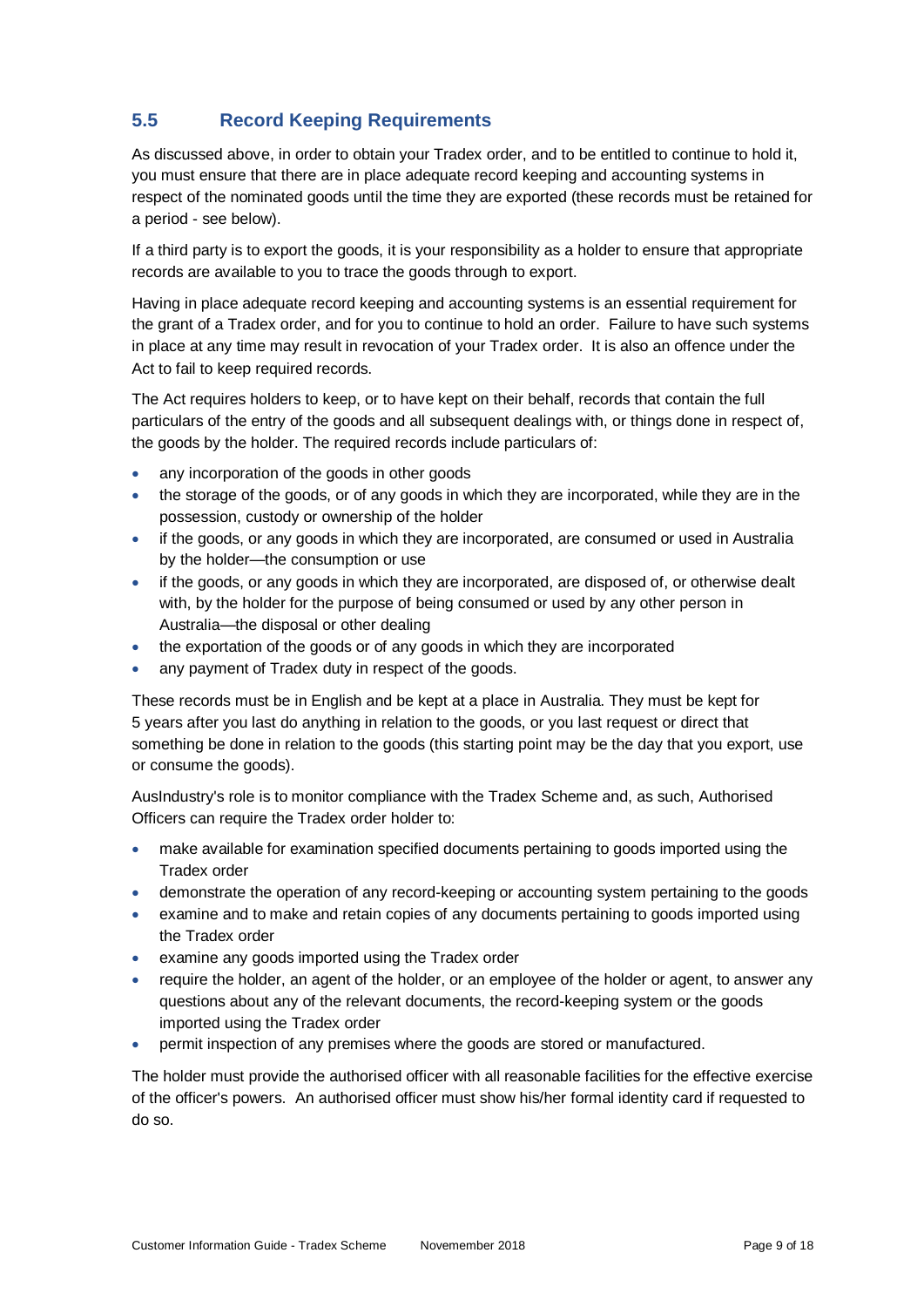# **6 When is a Tradex Order Holder Liable to Pay Tradex Duty?**

Tradex duty is the equivalent of the Customs duty that would have been payable at the time of importation. It becomes payable when something happens with the goods that is not consistent with the goods continuing to attract the benefits provided by the Tradex Scheme (e.g. the goods are not exported within the required time period or they are used or consumed in Australia in a way that is not permitted).

You are obliged to calculate your own Tradex duty liability and to pay it to AusIndustry. If you have a Tradex duty liability, the Act requires you to pay it within 28 days of the event which gave rise to the liability, unless an extension of time or other arrangement has been approved by AusIndustry. A failure to pay Tradex duty within the required time is an offence under the Act.

You will become liable to pay Tradex duty in respect of nominated goods in any of the following circumstances:

- you consume or use nominated goods in Australia
- you sell or dispose of nominated goods for the purposes of the goods being consumed or used in Australia by another person (other than as permitted by the Regulations)
- a requirement of the Regulations has not been met in relation to the nominated goods
- the nominated goods are not exported within the required period (i.e. within one year of their entry or as extended with AusIndustry's approval) and this was not because of accidental damage to, or destruction of, the goods.

The Regulations specify exceptions where consumption or use of nominated goods in Australia is permitted. You should consider whether any of these circumstances apply when determining your Tradex duty liability. The circumstances include:

- accidental damage occurring in Australia
- accidental destruction occurring in Australia
- inspection or exhibition in Australia
- incidental use (e.g. product testing) that occurs immediately before export.

If any other type of consumption or use occurs in relation to the nominated goods, the goods would be considered to be consumed or used for the purposes of the Act and so attract a Tradex duty liability.

If you are unsure as to how to calculate your Tradex duty liability, please contact an AusIndustry Office through the Contact Centre on **13 28 46**.

If you are liable for Tradex duty, other taxes, including GST, may also become payable. The tax would be payable to the particular agency responsible for its administration. For example, GST would need to be accounted for, as required by the particular circumstances, in the holder's periodical Business Activity Statement sent to the Australian Tax Office.

# **7 Offences**

The Act provides a range of offences that support the operation of the Tradex Scheme by attaching the possibility of criminal sanction to some kinds of non-compliance. You should ensure you are familiar with these offences to ensure that you do not expose yourself to prosecution and penalty.

Under the Act, a person is guilty of an offence if:

 as a holder of a Tradex order, the person fails to notify the Secretary within 14 days of a change in any of the particulars entered in the Tradex Register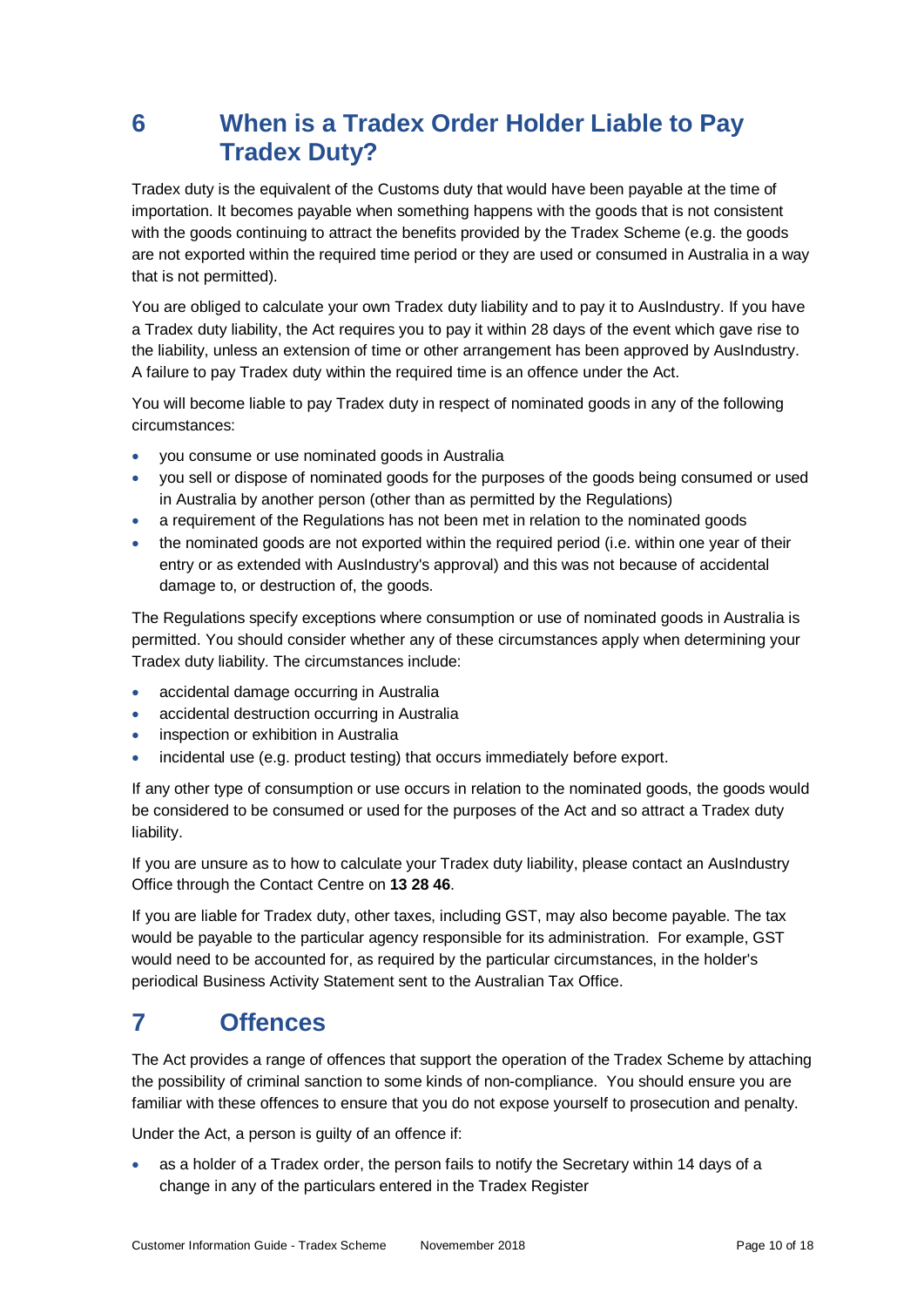- as a holder of a Tradex order, the person fails to notify the Secretary within 7 days of becoming ineligible to hold a Tradex order
- as a holder of a Tradex order, the person fails to pay Tradex duty within 28 days of becoming liable to pay it
- as a holder of a Tradex order, the person fails to keep records as required by section 22 of the Act
- a person fails to comply with a requirement made by an Authorised Officer under section 24
- as occupier of premises entered by an Authorised Officer, the occupier fails to provide the officer with all reasonable facilities and assistance for the effective exercise of the officer's powers, or
- a person provides false or misleading statements to an Authorised Officer, or makes false or misleading documents available to the Secretary or an Authorised Officer.

# **8 Penalties**

Penalties can be applied in relation to all the above mentioned offences. The maximum penalty varies in relation to each offence, ranging from 10-60 penalty units (\$180 per unit at the time this Guide was updated), with some offences carrying possible imprisonment).

Payment of a penalty for an offence under the Act does not remove any obligation to pay Tradex duty for any associated breach of the Act.

If the Secretary has reason to believe that the holder of a Tradex order has committed the offence of failing to pay a Tradex duty liability within the applicable period, the Secretary may issue an infringement notice in lieu of initiating proceedings to have the matter dealt with by a court. The notice will specify a penalty, which must be paid in addition to the outstanding Tradex duty. The penalty is an amount equal to one fifth of the Tradex duty that was not paid.

If an infringement notice is issued and remains unpaid for 28 days, the Secretary may seek to have the matter prosecuted in court.

# **9 Use and Disclosure of Tradex Information**

AusIndustry will use the information provided in the application form and by participants in the program for the purposes of discharging its functions under the program, and for related purposes. These functions include determining eligibility for assistance under the program, compliance activities and evaluation. The Department of Industry, Innovation and Science ("Department") may also use information received from applicants and participants in any other legitimate departmental business.

While AusIndustry will seek to protect sensitive information from disclosure to external parties, disclosure of some confidential information may occur. Confidential information may be disclosed to:

- the Auditor-General
- Department of Home Affairs
- a third party contractor engaged by the Department for audit-related purposes, or for the purposes of providing other advice to the Department
- other Commonwealth agencies for governmental, compliance and law enforcement purposes

Confidential information may also be released if the Department is required or permitted by law to do so (for example, the Department may be required to provide information in response to a resolution of Parliament or an order of a Court), or where consent to release the information is obtained prior to its release.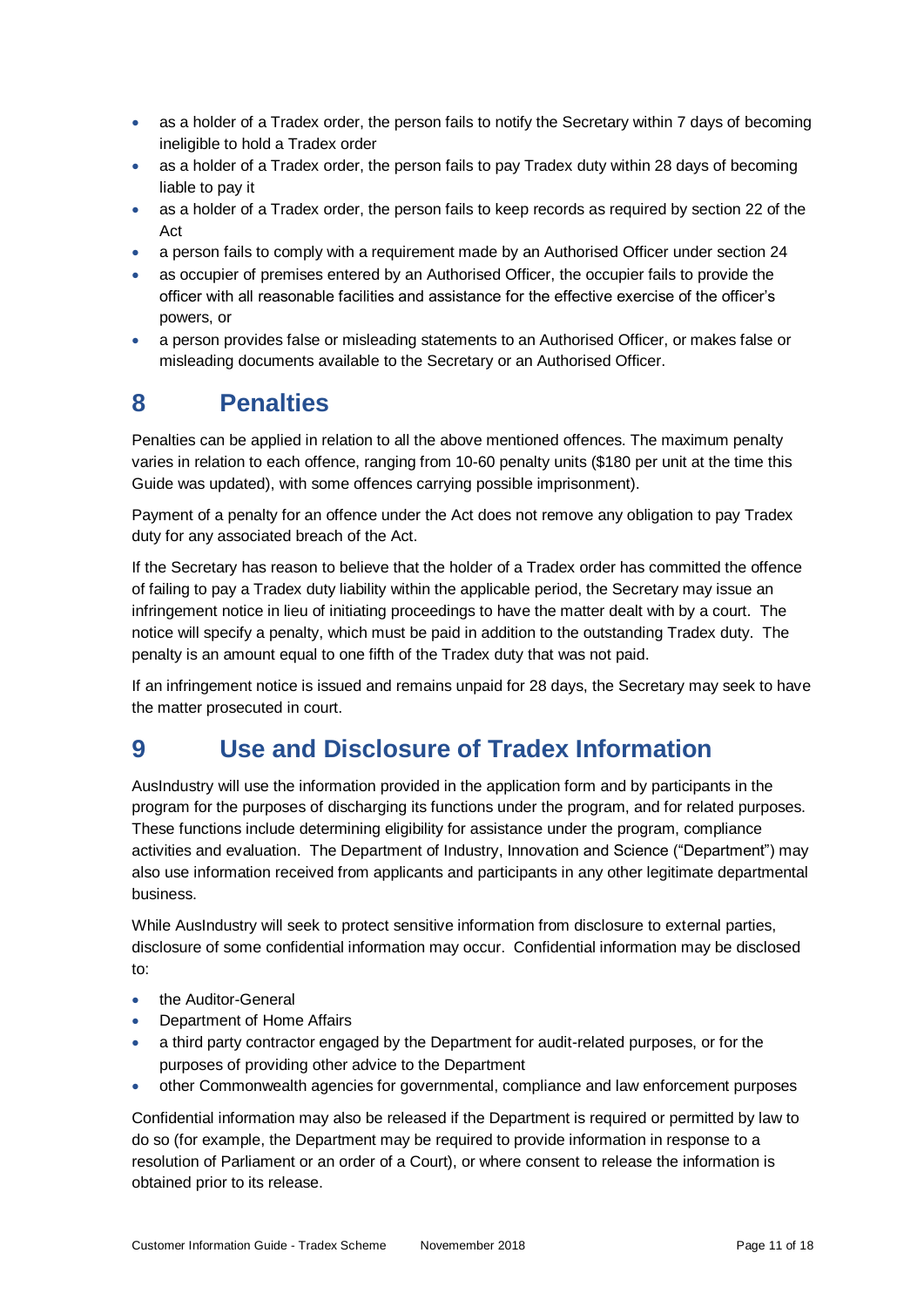# **Australian New Zealand Standard Industry Classification**

### **Australian New Zealand Standard Industry Classification (ANZSIC) Group Codes (3–digit, 2006)**

#### **Agriculture, Forestry and Fishing**

011 Nursery and Floriculture Production 012 Mushroom and Vegetable Growing 013 Fruit and Tree Nut Growing 014 Sheep, Beef Cattle and Grain Farming 015 Other Crop Growing 016 Dairy Cattle Farming 017 Poultry Farming 018 Deer Farming 019 Other Livestock Farming 020 Aquaculture 030 Forestry and Logging 041 Fishing 042 Hunting and Trapping 051 Forestry Support Services 052 Agriculture and Fishing Support Services **Mining** 060 Coal Mining 070 Oil and Gas Extraction 080 Metal Ore Mining 091 Construction Material Mining 099 Other Non-Metallic Mineral Mining and Quarrying 101 Exploration 109 Other Mining Support Services **Manufacturing** 111 Meat and Meat Product Manufacturing 112 Seafood Processing 113 Dairy Product Manufacturing 114 Fruit and Vegetable Processing 115 Oil and Fat Manufacturing 116 Grain Mill and Cereal Product Manufacturing 117 Bakery Product Manufacturing

118 Sugar and Confectionery Manufacturing 119 Other Food Product Manufacturing 121 Beverage Manufacturing 122 Cigarette and Tobacco Product Manufacturing 131 Textile Manufacturing 132 Leather Tanning, Fur Dressing and Leather Product Manufacturing 133 Textile Product Manufacturing 134 Knitted Product Manufacturing 135 Clothing and Footwear Manufacturing 141 Log Sawmilling and Timber Dressing 149 Other Wood Product Manufacturing 151 Pulp, Paper and Paperboard Manufacturing 152 Converted Paper Product Manufacturing 161 Printing and Printing Support Services 162 Reproduction of Recorded Media 170 Petroleum and Coal Product Manufacturing 181 Basic Chemical Manufacturing 182 Basic Polymer Manufacturing 183 Fertiliser and Pesticide Manufacturing 184 Pharmaceutical and Medicinal Product Manufacturing 185 Cleaning Compound and Toiletry Preparation Manufacturing 189 Other Basic Chemical Product Manufacturing 191 Polymer Product Manufacturing 192 Natural Rubber Product Manufacturing

201 Glass and Glass Product Manufacturing 202 Ceramic Product Manufacturing 203 Cement, Lime, Plaster and Concrete Product Manufacturing 209 Other Non-Metallic Mineral Product Manufacturing 211 Basic Ferrous Metal Manufacturing 212 Basic Ferrous Metal Product Manufacturing 213 Basic Non-Ferrous Metal Manufacturing 214 Basic Non-Ferrous Metal Product Manufacturing 221 Iron and Steel Forging 222 Structural Metal Product Manufacturing 223 Metal Container Manufacturing 224 Sheet Metal Product Manufacturing (except Metal Structural and Container Products) 229 Other Fabricated Metal Product Manufacturing 231 Motor Vehicle and Motor Vehicle Part Manufacturing 239 Other Transport Equipment Manufacturing 241 Professional and Scientific Equipment Manufacturing 242 Computer and Electronic Equipment Manufacturing 243 Electrical Equipment Manufacturing 244 Domestic Appliance Manufacturing 245 Pump, Compressor, Heating and Ventilation Equipment Manufacturing 246 Specialised Machinery and Equipment Manufacturing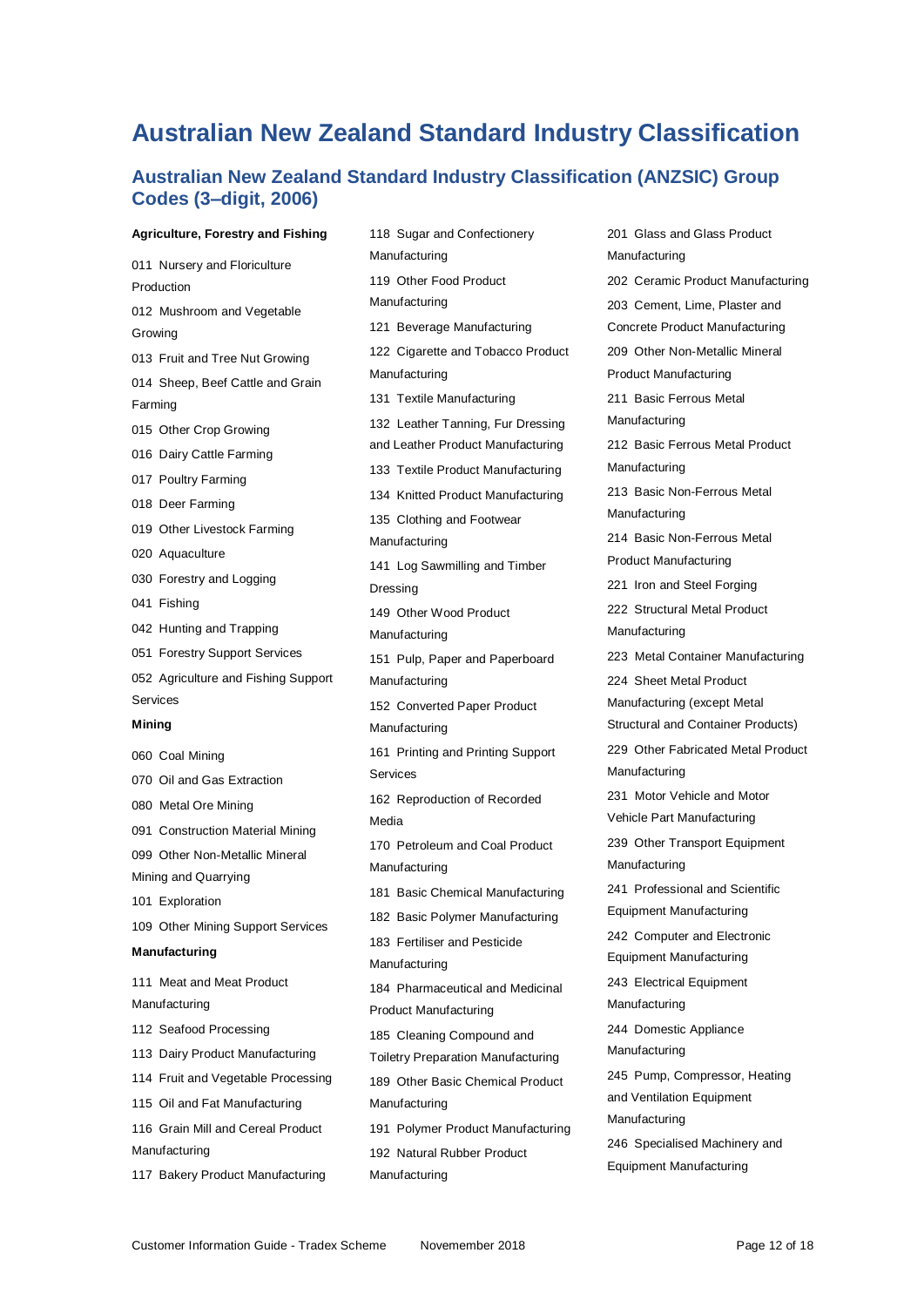249 Other Machinery and Equipment Manufacturing 251 Furniture Manufacturing 259 Other Manufacturing Electricity, Gas, Water and Waste Services 261 Electricity Generation 262 Electricity Transmission 263 Electricity Distribution 264 On Selling Electricity and Electricity Market Operation 270 Gas Supply 281 Water Supply, Sewerage and Drainage Services 291 Waste Collection Services 292 Waste Treatment, Disposal and Remediation Services **Construction** 301 Residential Building Construction 302 Non-Residential Building Construction 310 Heavy and Civil Engineering Construction 321 Land Development and Site Preparation Services 322 Building Structure Services 323 Building Installation Services 324 Building Completion Services 329 Other Construction Services **Wholesale Trade** 331 Agricultural Product Wholesaling 332 Mineral, Metal and Chemical Wholesaling 333 Timber and Hardware Goods **Wholesaling** 341 Specialised Industrial Machinery and Equipment Wholesaling 349 Other Machinery and Equipment Wholesaling 350 Motor Vehicle and Motor Vehicle Parts Wholesaling 360 Grocery, Liquor and Tobacco

Product Wholesaling

371 Textile, Clothing and Footwear **Wholesaling** 372 Pharmaceutical and Toiletry Goods Wholesaling 373 Furniture, Floor Covering and Other Goods Wholesaling 380 Commission-Based Wholesaling **Retail Trade** 391 Motor Vehicle Retailing 392 Motor Vehicle Parts and Tyre Retailing 400 Fuel Retailing 411 Supermarket and Grocery Stores 412 Specialised Food Retailing 421 Furniture, Floor Coverings, Houseware and Textile Goods Retailing 422 Electrical and Electronic Goods Retailing 423 Hardware, Building and Garden Supplies Retailing 424 Recreational Goods Retailing 425 Clothing, Footwear and Personal Accessory Retailing 426 Department Stores 427 Pharmaceutical and Other Store-Based Retailing 431 Non-Store Retailing 432 Retail Commission-Based Buying and/or Selling **Accommodation and Food Services** 440 Accommodation 451 Cafes, Restaurants and Takeaway Food Services 452 Pubs, Taverns and Bars 453 Clubs (Hospitality) **Transport, Postal and Warehousing** 461 Road Freight Transport 462 Road Passenger Transport

471 Rail Freight Transport 472 Rail Passenger Transport 481 Water Freight Transport

Services

482 Water Passenger Transport 490 Air and Space Transport 501 Scenic and Sightseeing **Transport** 502 Pipeline and Other Transport 510 Postal and Courier Pick-up and Delivery Services 521 Water Transport Support Services 522 Airport Operations and Other Air Transport Support Services 529 Other Transport Support Services 530 Warehousing and Storage Services **Information Media and Telecommunications** 541 Newspaper, Periodical, Book and Directory Publishing 542 Software Publishing 551 Motion Picture and Video **Activities** 552 Sound Recording and Music Publishing 561 Radio Broadcasting 562 Television Broadcasting 570 Internet Publishing and Broadcasting 580 Telecommunications Services 591 Internet Service Providers and Web Search Portals 592 Data Processing, Web Hosting and Electronic Information Storage 601 Libraries and Archives 602 Other Information Services **Financial and Insurance Services** 621 Central Banking 622 Depository Financial Intermediation 623 Non-Depository Financing 624 Financial Asset Investing 631 Life Insurance

- 632 Health and General Insurance
- 633 Superannuation Funds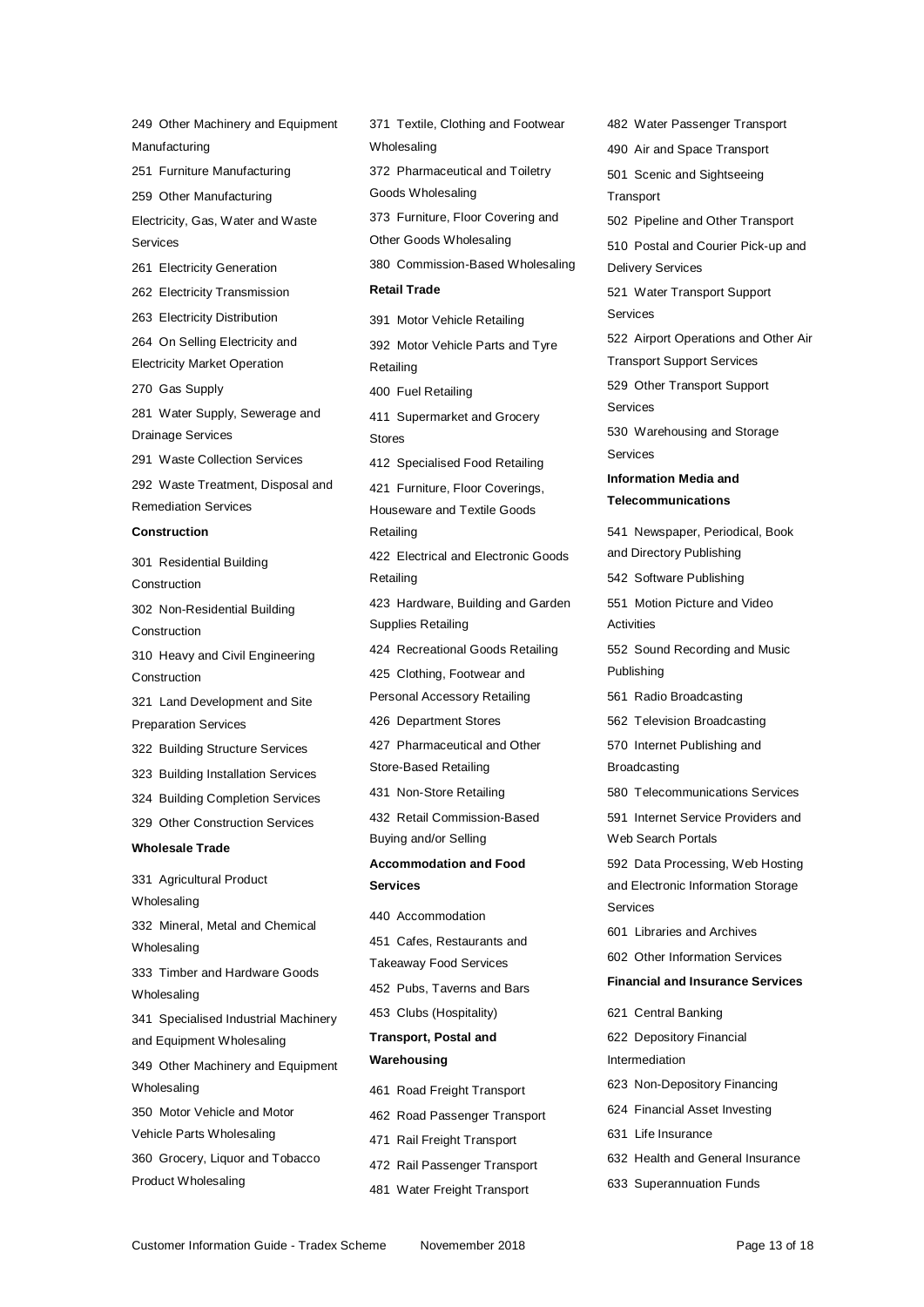641 Auxiliary Finance and Investment Services 642 Auxiliary Insurance Services **Rental, Hiring and Real Estate Services** 661 Motor Vehicle and Transport Equipment Rental and Hiring 662 Farm Animal and Bloodstock Leasing 663 Other Goods and Equipment Rental and Hiring 664 Non-Financial Intangible Assets (Except Copyrights) Leasing 671 Property Operators 672 Real Estate Services **Professional, Scientific and Technical Services** 691 Scientific Research Services 692 Architectural, Engineering and Technical Services 693 Legal and Accounting Services 694 Advertising Services 695 Market Research and Statistical Services 696 Management and Related Consulting Services 697 Veterinary Services 699 Other Professional, Scientific and Technical Services 700 Computer System Design and Related Services **Administrative and Support Services** 721 Employment Services 722 Travel Agency and Tour Arrangement Services 729 Other Administrative Services 731 Building Cleaning, Pest Control and Gardening Services 732 Packaging Services Public Administration and Safety 751 Central Government Administration 752 State Government

753 Local Government Administration 754 Justice 755 Government Representation 760 Defence 771 Public Order and Safety Services 772 Regulatory Services **Education and Training** 801 Preschool Education 802 School Education 810 Tertiary Education 821 Adult, Community and Other Education 822 Educational Support Services **Health Care and Social Assistance** 840 Hospitals 851 Medical Services 852 Pathology and Diagnostic Imaging Services 853 Allied Health Services 859 Other Health Care Services 860 Residential Care Services 871 Child Care Services 879 Other Social Assistance Services **Arts and Recreation Services** 891 Museum Operation 892 Parks and Gardens Operations 900 Creative and Performing Arts Activities 911 Sports and Physical Recreation **Activities** 912 Horse and Dog Racing Activities 913 Amusement and Other Recreation Activities 920 Gambling Activities **Other Services** 941 Automotive Repair and Maintenance 942 Machinery and Equipment Repair and Maintenance 949 Other Repair and Maintenance 951 Personal Care Services

952 Funeral, Crematorium and Cemetery Services 953 Other Personal Services 954 Religious Services 955 Civic, Professional and Other Interest Group Services 960 Private Households Employing Staff and Undifferentiated Goodsand Service-Producing Activities of

Households for Own Use

Administration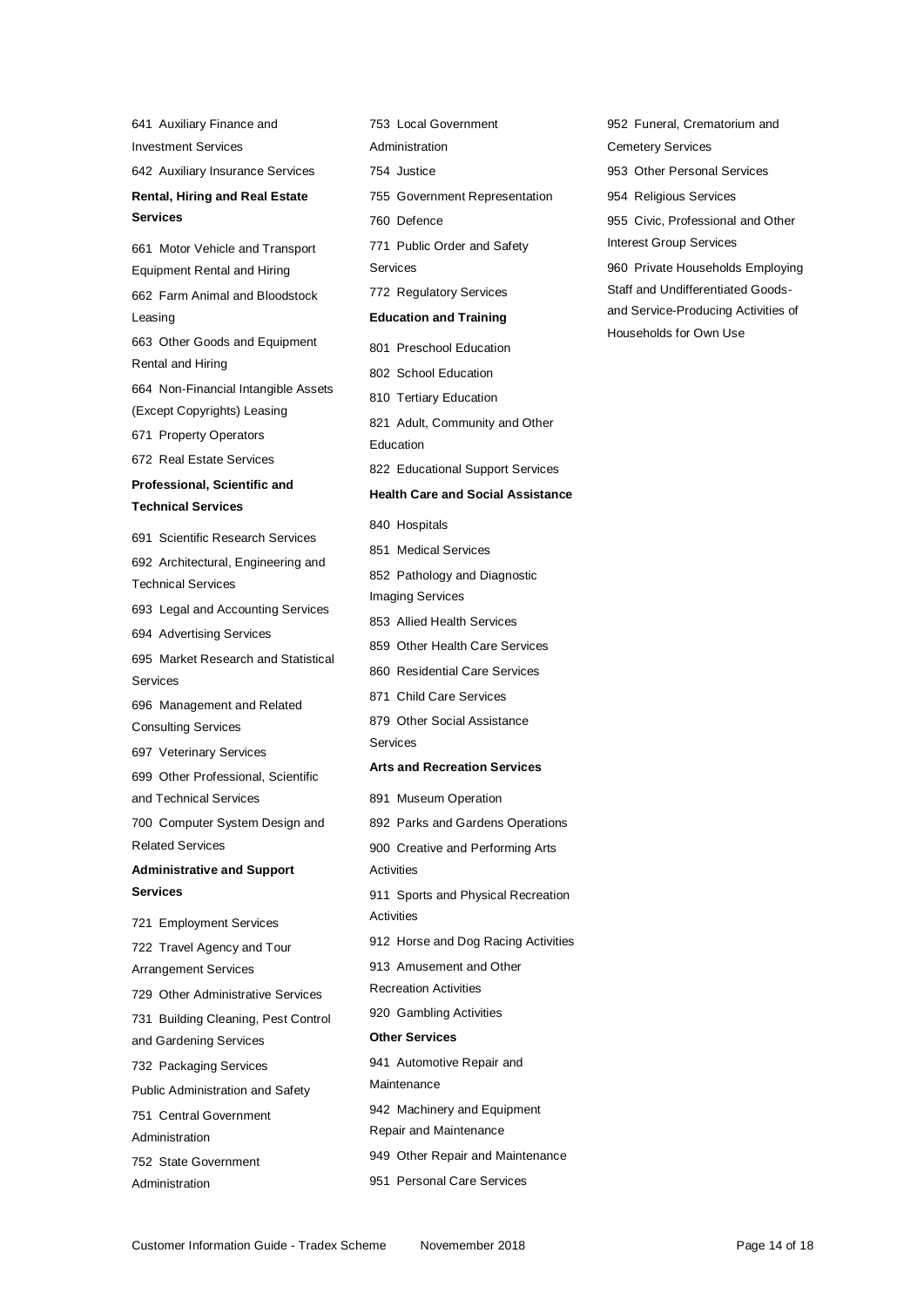# **Customs Tariff Act 1995**

## **Section and Chapter Titles – Schedule 3**

### **Section I: Live animals; animal products**

- Live animals
- Meat and edible meat offal
- Fish and crustaceans, molluscs and other aquatic invertebrates
- Dairy produce; birds' eggs; natural honey; edible products of animal origin, not elsewhere specified or included
- Products of animal origin, not elsewhere specified or included

### **Section II: Vegetable products**

- Live trees and other plants; bulbs, roots and the like; cut flowers and ornamental foliage
- Edible vegetables and certain roots and tubers
- Edible fruit and nuts; peel of citrus fruit or melons
- Coffee, tea, mate and spices
- Cereals
- Products of the milling industry; malt; starches; inulin; wheat gluten
- Oil seeds and oleaginous fruits; miscellaneous grains, seeds and fruit; industrial or medicinal plants; straw and fodder
- Lac; gums, resins and other vegetable saps and extracts
- Vegetable plaiting materials; vegetable products not elsewhere specified or included

### **Section III: Animal or vegetable fats and oils and their cleavage products; prepared edible fats; animal or vegetable waxes**

 Animal or vegetable fats and oils and their cleavage products; prepared edible fats; animal or vegetable waxes

### **Section IV: Prepared foodstuffs; beverages, spirits and vinegar; tobacco and manufactured tobacco substitutes**

- Preparations of meat, of fish or of crustaceans, molluscs or other aquatic invertebrates
- Sugars and sugar confectionery
- Cocoa and cocoa preparations
- Preparations of cereals, flour, starch or milk; pastrycooks' products
- Preparations of vegetables, fruit, nuts or other parts of plants
- Miscellaneous edible preparations
- Beverages, spirits and vinegar
- Residues and waste from the food industries; prepared animal fodder
- Tobacco and manufactured tobacco substitutes

#### **Section V: Mineral products**

- Salt; sulphur; earths and stone; plastering materials, lime and cement
- Ores, slag and ash
- Mineral fuels, mineral oils and products of their distillation; bituminous substances; mineral waxes

### **Section VI: Products of the chemical or allied industries**

 Inorganic chemicals; organic or inorganic compounds of precious metals, of rare-earth metals, of radioactive elements or of isotopes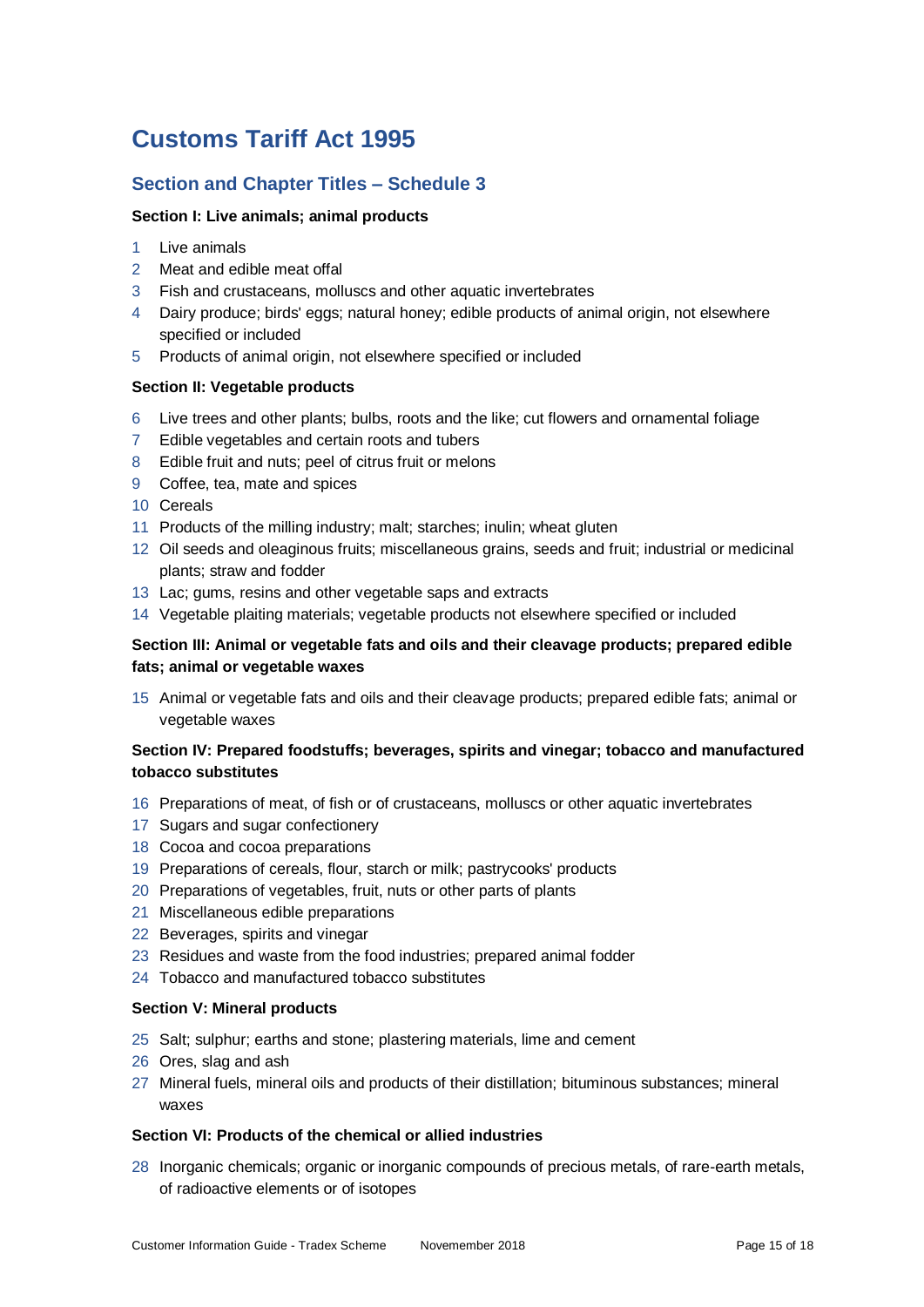- Organic chemicals
- Pharmaceutical products
- Fertilisers
- Tanning or dyeing extracts; tannins and their derivatives; dyes, pigments and other colouring matter; paints and varnishes; putty and other mastics; inks
- Essential oils and resinoids; perfumery, cosmetic or toilet preparations
- Soap, organic surface-active agents, washing preparations, lubricating preparations, artificial waxes, prepared waxes, polishing or scouring preparations, candles and similar articles, modelling pastes, "dental waxes" and dental preparations with a basis of plaster
- Albuminoidal substances; modified starches; glues; enzymes
- Explosives; pyrotechnic products; matches; pyrophoric alloys; certain combustible preparations
- Photographic or cinematographic goods
- Miscellaneous chemical products

#### **Section VII: Plastics and articles thereof; rubber and articles thereof**

- Plastics and articles thereof
- Rubber and articles thereof

### **Section VIII: Raw hides and skins, leather, furskins and articles thereof; saddlery and harness; travel goods, handbags and similar containers; articles of animal gut (other than silk-worm gut)**

- Raw hides and skins (other than furskins) and leather
- Articles of leather; saddlery and harness; travel goods, handbags and similar containers; articles of animal gut (other than silk-worm gut)
- Furskins and artificial fur; manufactures there of

### Section IX: Wood and articles of wood; wood charcoal; cork and articles of cork; **manufactures of straw, of esparto or of other plaiting materials; basketware and wickerwork**

- Wood and articles of wood; wood charcoal
- Cork and articles of cork
- Manufactures of straw, of esparto or of other plaiting materials; basketware and wickerwork

### **Section X: Pulp of wood or of other fibrous cellulosic material; Recovered (waste and scrap) paper or paperboard; paper and paperboard and articles thereof**

- Pulp of wood or of other fibrous cellulosic material; recovered (waste and scrap) paper or paperboard
- Paper and paperboard; articles of paper pulp, of paper or of paperboard
- Printed books, newspapers, pictures and other products of the printing industry; manuscripts, typescripts and plans

#### **Section XI: Textiles and textile articles**

- Silk
- Wool, fine or coarse animal hair; horsehair yarn and woven fabric
- Cotton
- Other vegetable textile fibres; paper yarn and woven fabrics of paper yarn
- Man-made filaments
- Man-made staple fibres
- Wadding, felt and nonwovens; special yarns; twine, cordage, ropes and cables and articles thereof
- Carpets and other textile floor coverings
- Special woven fabrics; tufted textile fabrics; lace; tapestries; trimmings; embroidery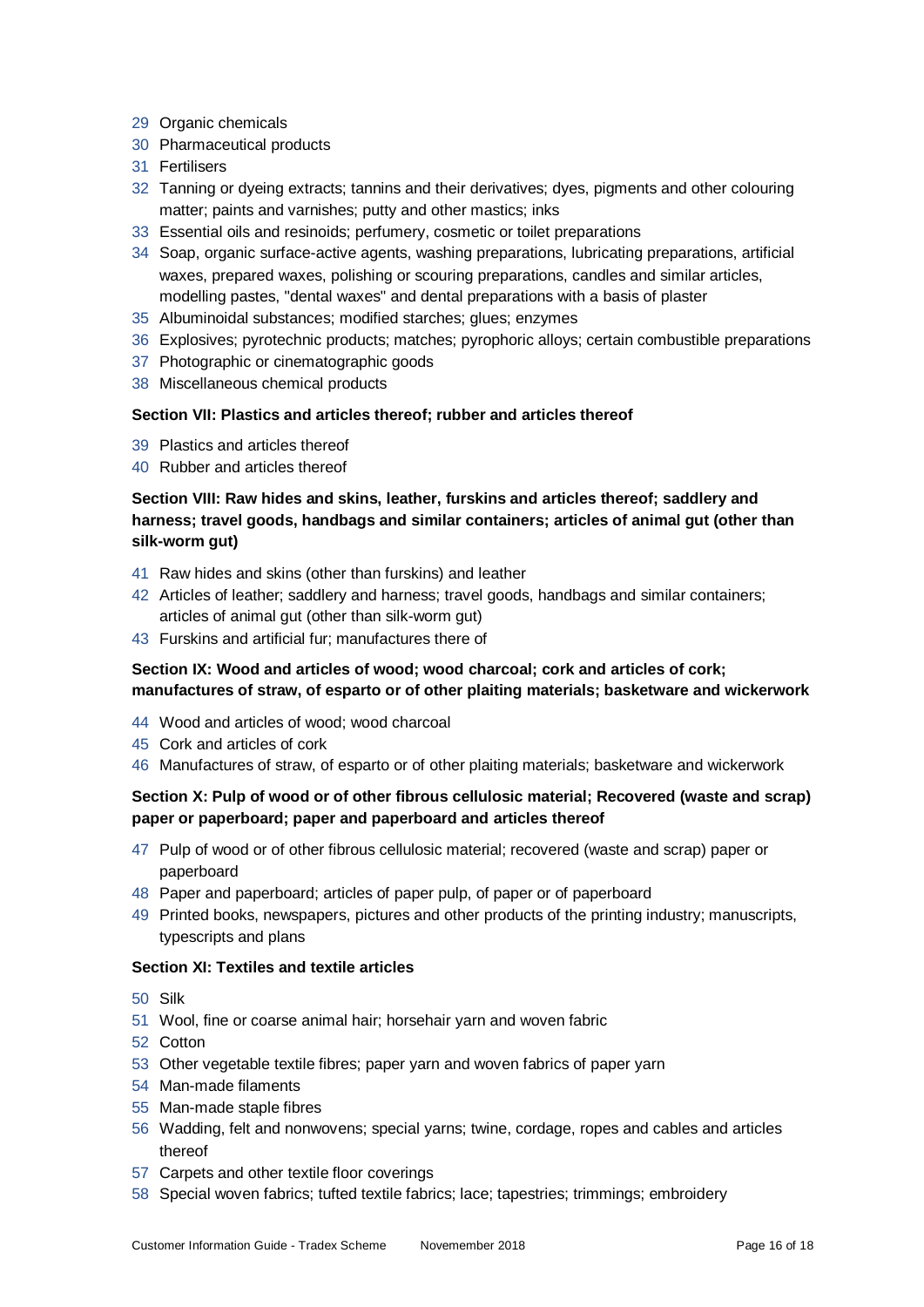- Impregnated, coated, covered or laminated textile fabrics; textile articles of a kind suitable for industrial use
- Knitted or crocheted fabrics
- Articles of apparel and clothing accessories, knitted or crocheted
- Articles of apparel and clothing accessories, not knitted or crocheted
- Other made up textile articles; sets; worn clothing and worn textile articles; rags

### **Section XII: Footwear, headgear, umbrellas, sun umbrellas, walkingsticks, seat-sticks, whips, riding-crops, and parts thereof; prepared feathers and articles made therewith; artificial flowers; articles of human hair**

- Footwear, gaiters and the like; parts of such articles
- Headgear and parts thereof
- Umbrellas, sun umbrellas, walking-sticks, seat-sticks, whips, riding-crops, and parts thereof
- Prepared feathers and down and articles made of feathers or of down; artificial flowers; articles of human hair

### **Section XIII: Articles of stone, plaster, cement, asbestos, mica or similar materials; ceramic products; glass and glassware**

- Articles of stone, plaster, cement, asbestos, mica or similar materials
- Ceramic products
- Glass and glassware

### **Section XIV: Natural or cultured pearls, precious or semi-precious stones, precious metals, metals clad with precious metal and articles thereof; imitation jewellery; coin**

 Natural or cultured pearls, precious or semi-precious stones, precious metals, metals clad with precious metal, and articles thereof; imitation jewellery; coin

#### **Section XV: Base metals and articles of base metal**

- Iron and steel
- Articles of iron or steel
- Copper and articles thereof
- Nickel and articles thereof
- Aluminium and articles thereof
- Lead and articles thereof
- Zinc and articles thereof
- Tin and articles thereof
- Other base metals; cermets; articles thereof
- Tools, implements, cutlery, spoons and forks, of base metal; parts thereof of base metal
- Miscellaneous articles of base metal

### **Section XVI: Machinery and mechanical appliances; electrical equipment; parts thereof; sound recorders and reproducers, television image and sound recorders and reproducers, and parts and accessories of such articles**

- Nuclear reactors, boilers, machinery and mechanical appliances; parts thereof
- Electrical machinery and equipment and parts thereof; sound recorders and reproducers, television image and sound recorders and reproducers, and parts and accessories of such articles